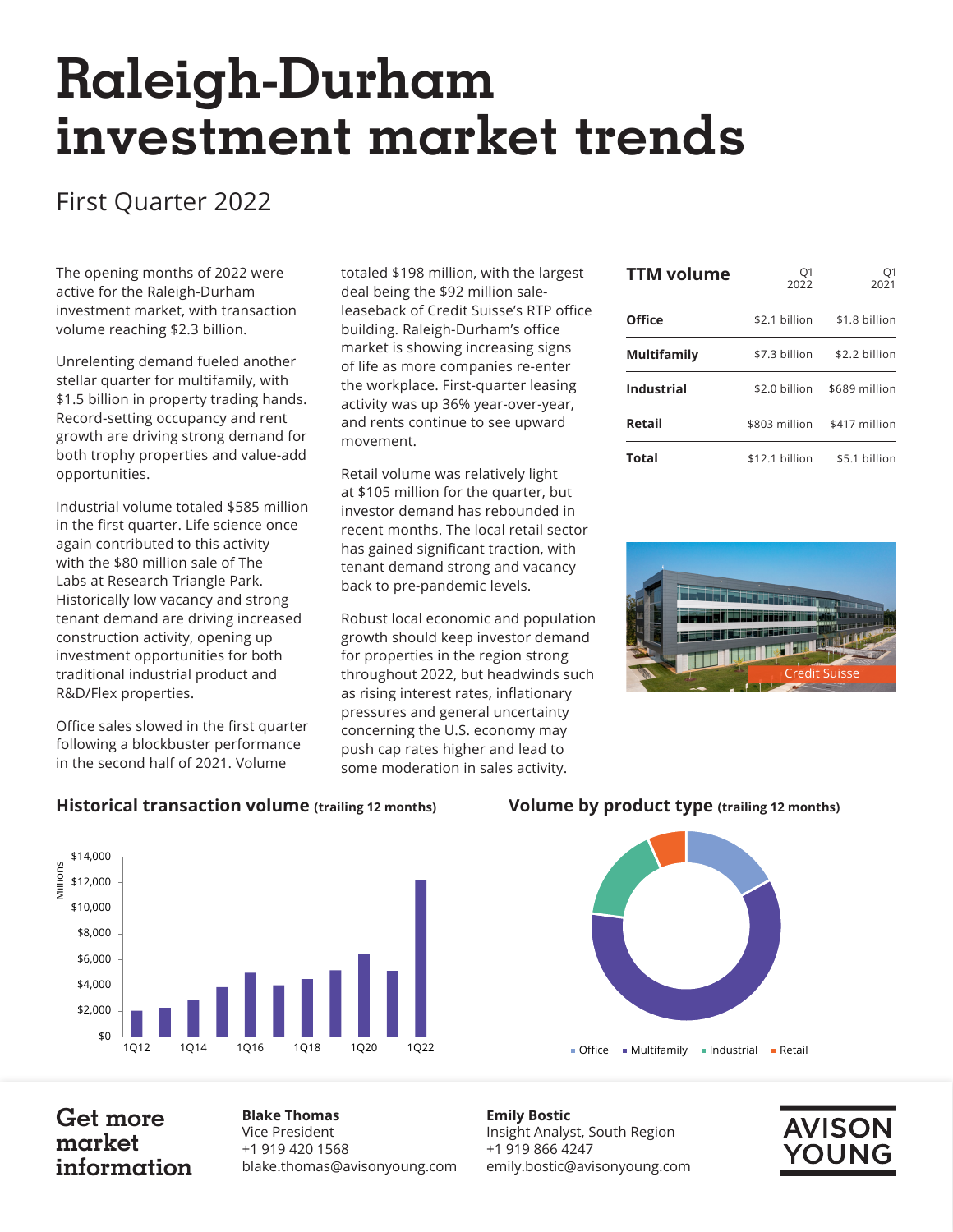#### **Select first-quarter sales**

| <b>Property</b>                           | <b>Type</b>     | <b>Buyer</b>                         | <b>Size</b> | Price<br>(millions) | Price per<br>sf/unit |
|-------------------------------------------|-----------------|--------------------------------------|-------------|---------------------|----------------------|
| Credit Suisse <sup>1</sup>                | Office          | ElmTree Funds                        | 205,000 sf  | \$92.0              | \$449                |
| Regency Woods II                          | Office          | <b>GI Partners</b>                   | 150,000 sf  | \$53.9              | \$359                |
| SouthCourt at South Square                | Office          | <b>Crescent Communities</b>          | 131,976 sf  | \$22.4              | \$169                |
| Park40 Plaza <sup>2</sup>                 | Office          | Woodside Capital Partners            | 122,000 sf  | \$14.4              | \$118                |
| 630 Davis Drive                           | Office          | 630 Davis Drive, LLC                 | 63,144 sf   | \$8.8               | \$139                |
| RDU Center II <sup>2</sup>                | Office          | Woodside Capital Partners            | 61,481 sf   | \$6.3               | \$102                |
| The Labs at Research Triangle Park        | Industrial/Lab  | Alexandria Real Estate Equities      | 69,059 sf   | \$80.0              | \$1,158              |
| 100 K-Flex Way                            | Industrial      | GMF Capital, Omega Industrial Realty | 363,918 sf  | \$26.5              | \$73                 |
| <b>Commercial Park West</b>               | Industrial/Flex | Alidade Capital                      | 124,888 sf  | \$16.9              | \$134                |
| Triangle Town Place                       | Retail          | The Necessity Retail REIT            | 153,350 sf  | \$28.5              | \$186                |
| Twin Lakes Center                         | Retail          | L&B Realty Advisors                  | 18,500 sf   | \$13.0              | \$700                |
| Spring Forest Square                      | Retail          | <b>Red Hill Ventures</b>             | 64,800 sf   | \$11.0              | \$170                |
| 79 Falling Springs Drive                  | Retail          | HP Partners, LLC                     | 22,379 sf   | \$10.5              | \$469                |
| Apex Promenade                            | Retail          | Prudent-Guard Investments, LLC       | 35,863 sf   | \$7.4               | \$206                |
| Planet Fitness - 905 Wrigley Drive        | Retail          | Weyhell Props Piedmont Parkway,      | 29,255 sf   | \$7.4               | \$251                |
| Tractor Supply - 4255 NC Hwy. 42          | Retail          | <b>MPR Property LLC</b>              | 19,025 sf   | \$5.5               | \$289                |
| Dasmen Residential Portfolio <sup>3</sup> | Multifamily     | Harbor Group International           | 2,664 units | \$436.3             | \$164                |
| The Hartley at Blue Hill                  | Multifamily     | SunBrook Partners                    | 414 units   | \$114.2             | \$275,870            |
| 401 Oberlin                               | Multifamily     | <b>TA Realty</b>                     | 244 units   | \$91.2              | \$373,770            |
| Alta Wren                                 | Multifamily     | <b>TA Realty</b>                     | 250 units   | \$91.0              | \$364,000            |
| Raleigh Beach Road Apartments             | Multifamily     | Blackstone                           | 392 units   | \$84.4              | \$215,179            |
| Foster on the Park                        | Multifamily     | Stockbridge                          | 164 units   | \$78.5              | \$478,659            |
| Cadence at Cates Creek                    | Multifamily     | American Landmark                    | 270 units   | \$75.5              | \$279,630            |
| <b>ARIUM Cary Park</b>                    | Multifamily     | Carroll Organization                 | 288 units   | \$73.4              | \$254,774            |
| 54 Station Apartments                     | Multifamily     | Nuveen                               | 288 units   | \$72.5              | \$251,736            |
| Marquis Gardens                           | Multifamily     | <b>Friedlam Partners</b>             | 400 units   | \$63.4              | \$158,375            |

1Sale leaseback transaction

2Continental Realty portfolio sale

3Eight apartment communities in Raleigh, Durham, Cary and Chapel Hill with per-unit pricing ranging from \$114,675 to \$243,231

© 2022. Avison Young. Information contained in this report was obtained from sources deemed reliable and, while thought to be correct, have not been verified. Avison Young does not guarantee the accuracy or completeness of the information presented, nor assumes any responsibility or liability for any errors or omissions therein. All opinions expressed and data provided herein are subject to change without notice.<br>This report